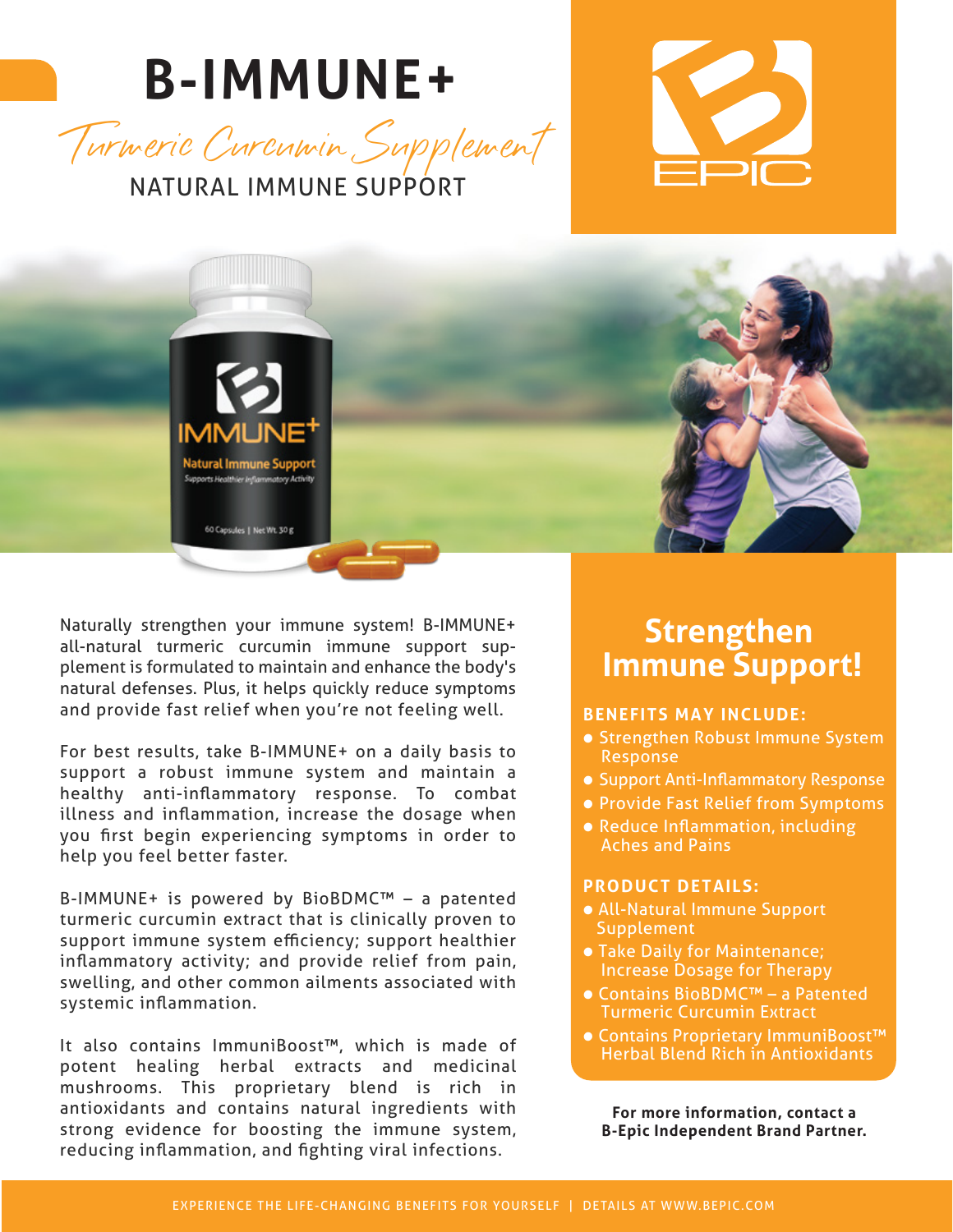## **B-IMMUNE+** Immune Support Supplement

### **PRODUCT DETAILS**

**SUGGESTED USE:** For maintenance take 2 capsules per day. For therapy take 2-4 capsules per serving for three to four days.

**CAUTION:** Consult your physician before taking this or any health supplement, especially if you are pregnant or nursing, have a medical condition, are taking prescription drugs, or are under age 18.

**STORAGE:** Store in a cool, dry place.

MADE IN USA





#### Supplement Facts Servings Per Container: 60 Serving Size: 1 capsule Amount Per Serving % DV Curcuma longa (BioBDMC™30) Proprietary ImmuniBoost $M$  300 mg  $+$ 200 mg † (nlt 95% Curcuminoids) (patented tech) Curcuminoid proportions standardized: curcumin 1 diferuloylmethane (52%), curcumin 2 demethoxycurcumin (12%), curcumin 3 bisdemethoxycurcumin (BDMC) (30%) Olive Leaf Extract, Acerola Berry, Astragalus, Echinacea, Reishi Mushroom, Oregano

† Daily Value (DV) not established.

**Other Ingredients: Vegetable Capsule** (hydroxypropyl methylcellulose, water) Magnesium Stearate, Silicon Dioxide

#### Vegan Friendly and Gluten Free

BioBDMC™ and ImmuniBoost™ patent technology and trademark are registered and owned by Biologic Pharmamedical Research Inc.

*Statements have not been evaluated by the Food and Drug Administration. Product is not intended to diagnose, treat, cure, or prevent any disease. Results will vary.*